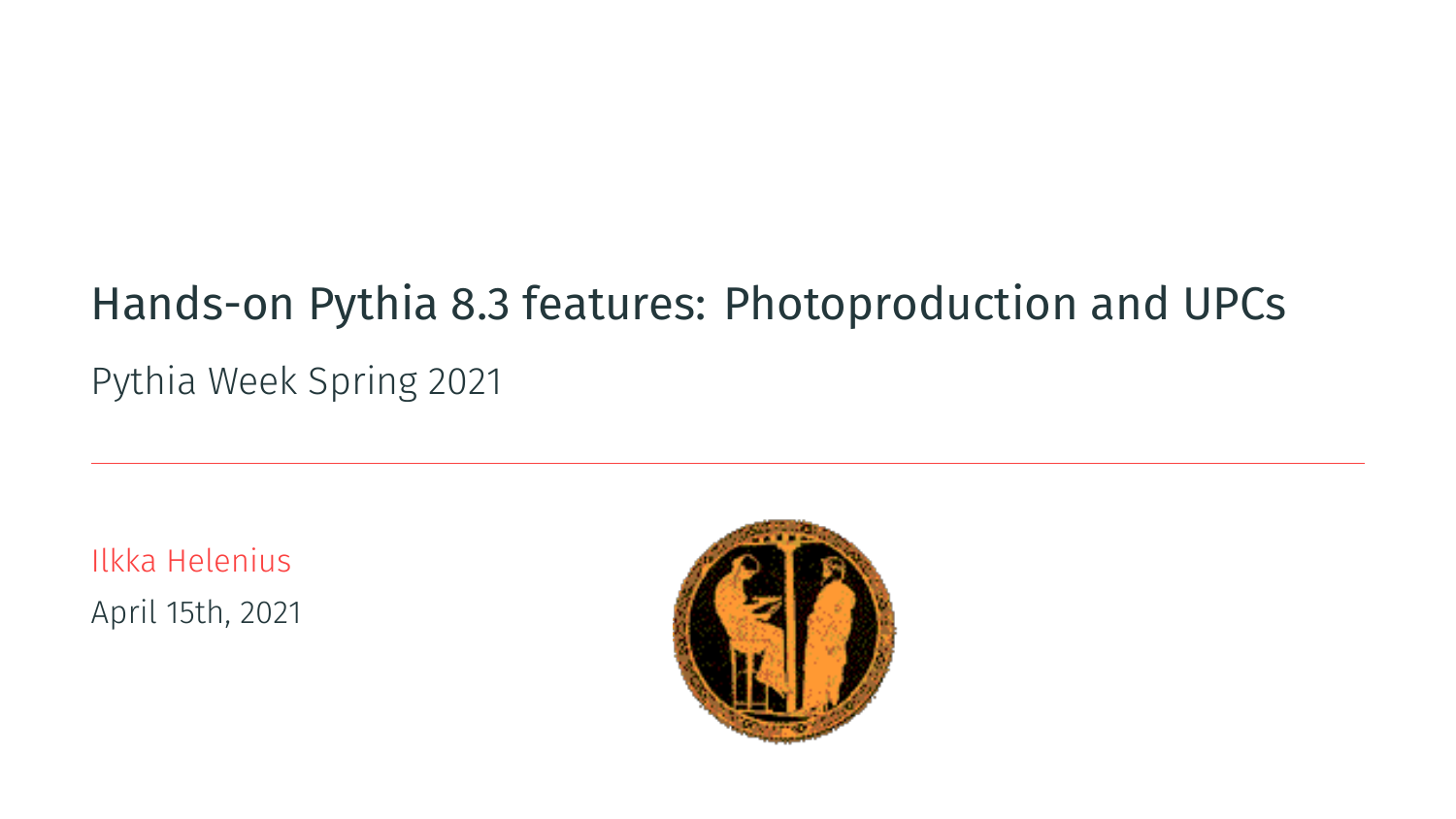A low-virtuality photon emitted by the beam particle (remains intact) interacts with the target hadron

- 1. May interact directly (direct)
	- Anv photon-initiated process (e.g.  $\gamma + g \rightarrow q + \bar{q}$ )
- 2. Or fluctuate into a hadronic state (resolved)
	- Non-pert. vector mesons or pert.  $q\bar{q}$  states (PDFs)
	- Like any hadron-hadron collision with reduced *<sup>√</sup> s*
	- Any parton-initied process (e.g.  $g + g \rightarrow g + \bar{q}$ )
	- Soft QCD processes
	- Relative importance depends on collision kinematics and considered final state

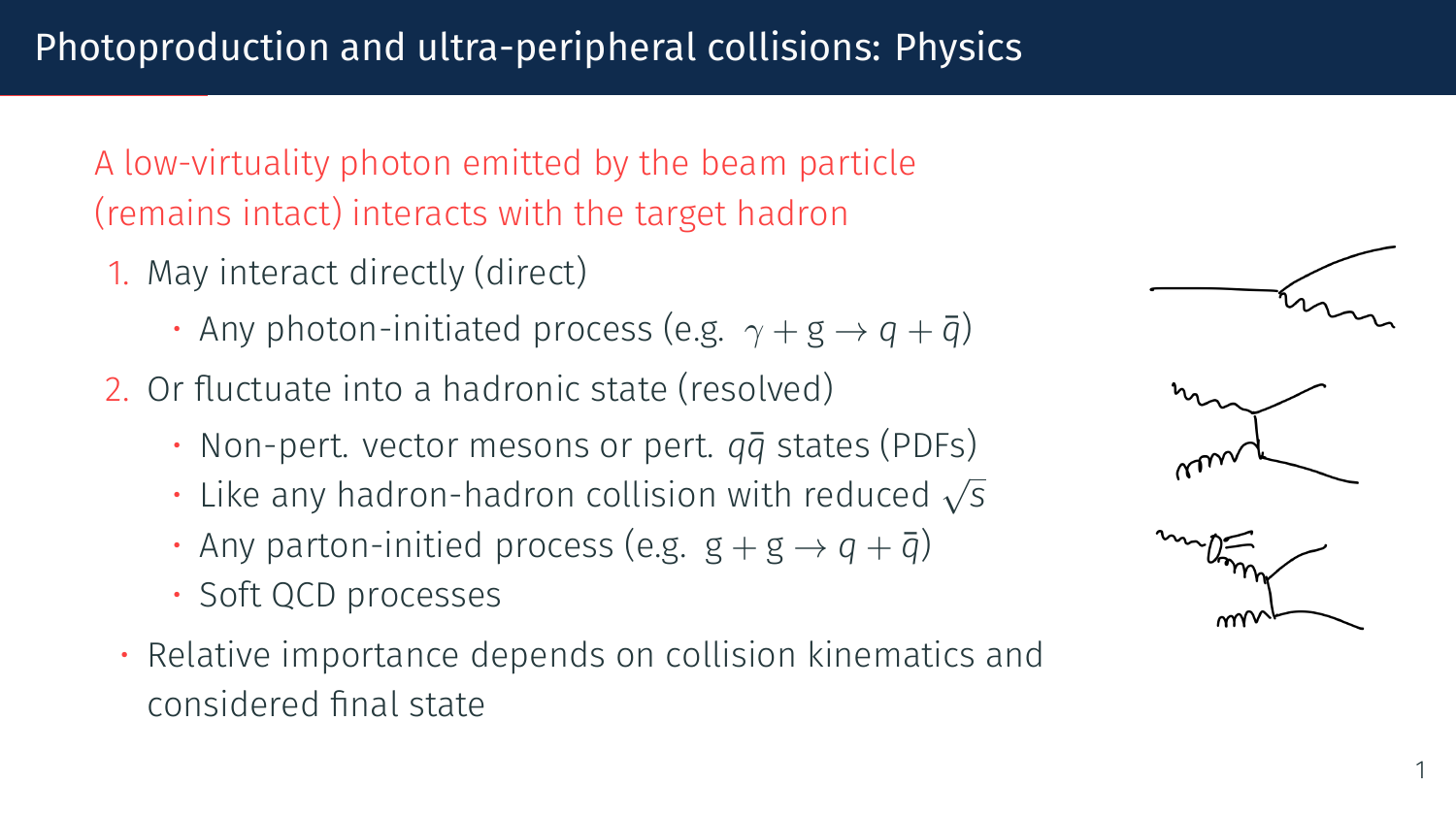# Implemented photon fluxes

### Charged leptons for ep

- Standard Weizsäcker-Williams
- User-defined as a PDFPtr

### Protons for pp

- Approximation by Drees and Zeppenfeld, *Q* <sup>2</sup> dependent
- Budnev et al., integrated in *Q* 2
- User-defined as a PDFPtr

### Heavy nuclei for p*A* where *A* provides the photons, amplified by *Z* 2

- Flux defined as a class derived from PDF, needs to be provided as a PDFPtr
- Relevant parameters depend on beam configuration  $\overline{2}$

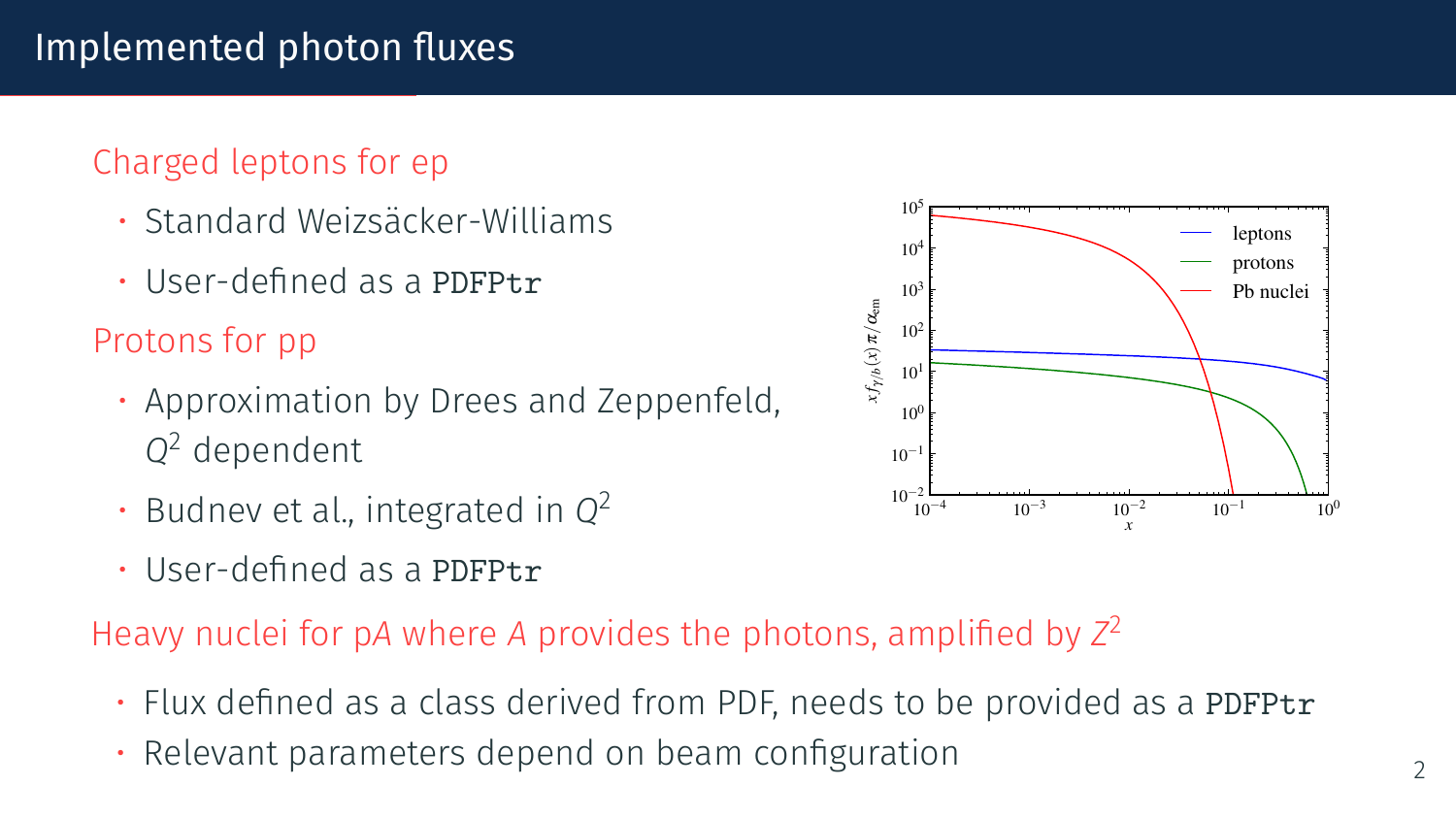# Exercise I: Multiplicities at HERA

- Use provided test70.cc to generate charged-multiplicity distributions for
	- Direct processes PhotonParton:all = on
	- Resolved processes HardQCD:all = on using pTHatMin =  $10.0$  and Wmin =  $100$ .
- Plot the distributions using the provided pytplot script plot\_multiplicity\_HERA.py

#### Expected result:



• Why is the multiplicity higher for Resolved events even though the *<sup>√</sup>* ˆ*s* is typically lower?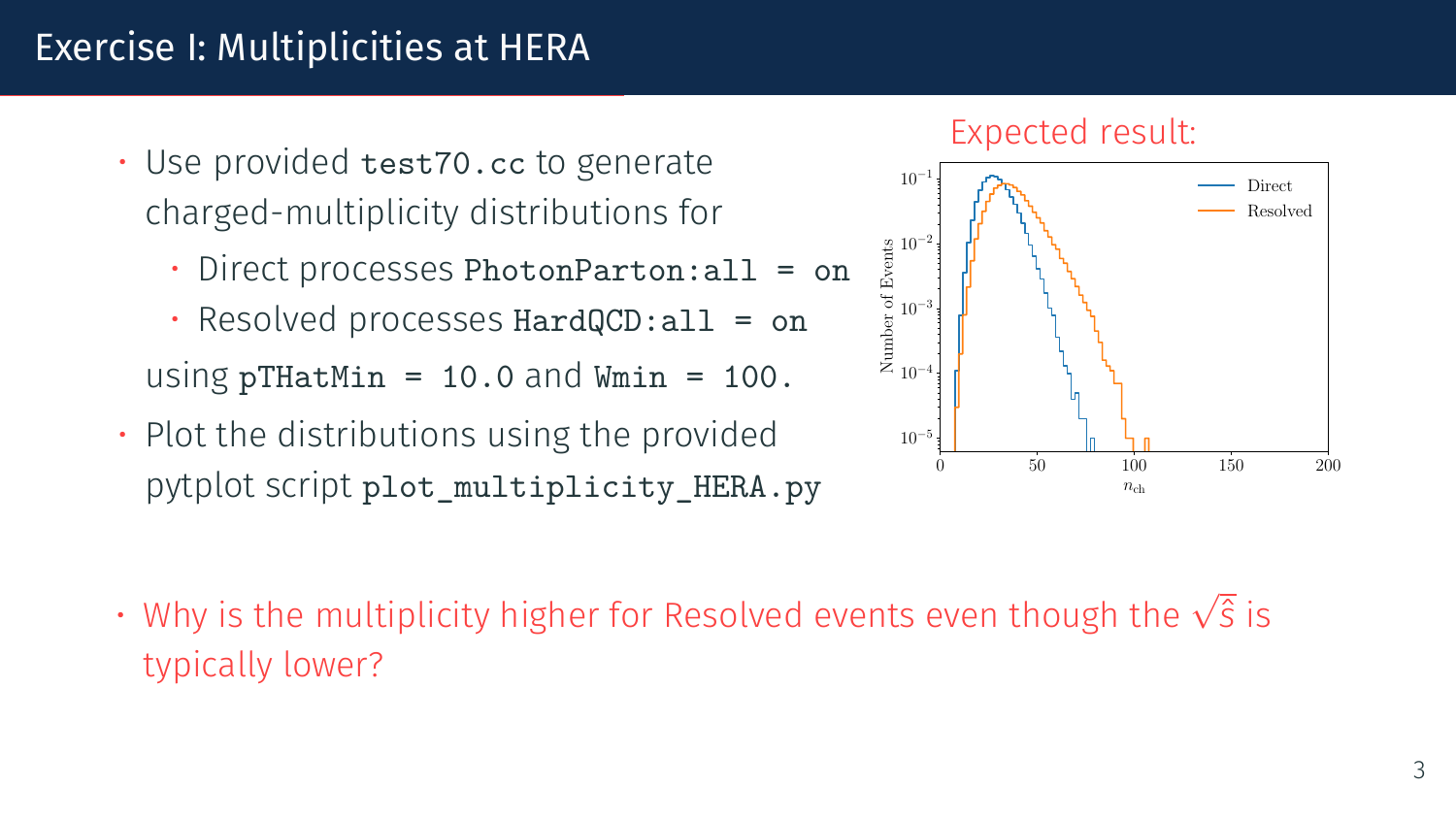# Exercise II: Multiplicities in pp at the LHC

- Generate both contributions simultaneously with test70.cc for HERA configuration
- Modify the code to do the same for  $p \rightarrow \gamma + p$  at the LHC (Just comment out the HERA-specific beam configuration, leave PDF:beamA2gamma = on)

#### Expected result:



- $\cdot$  Calculate also the averge number of MPIs in each case (Info::nMPI())
- How does that compare with hadronic pp collisions?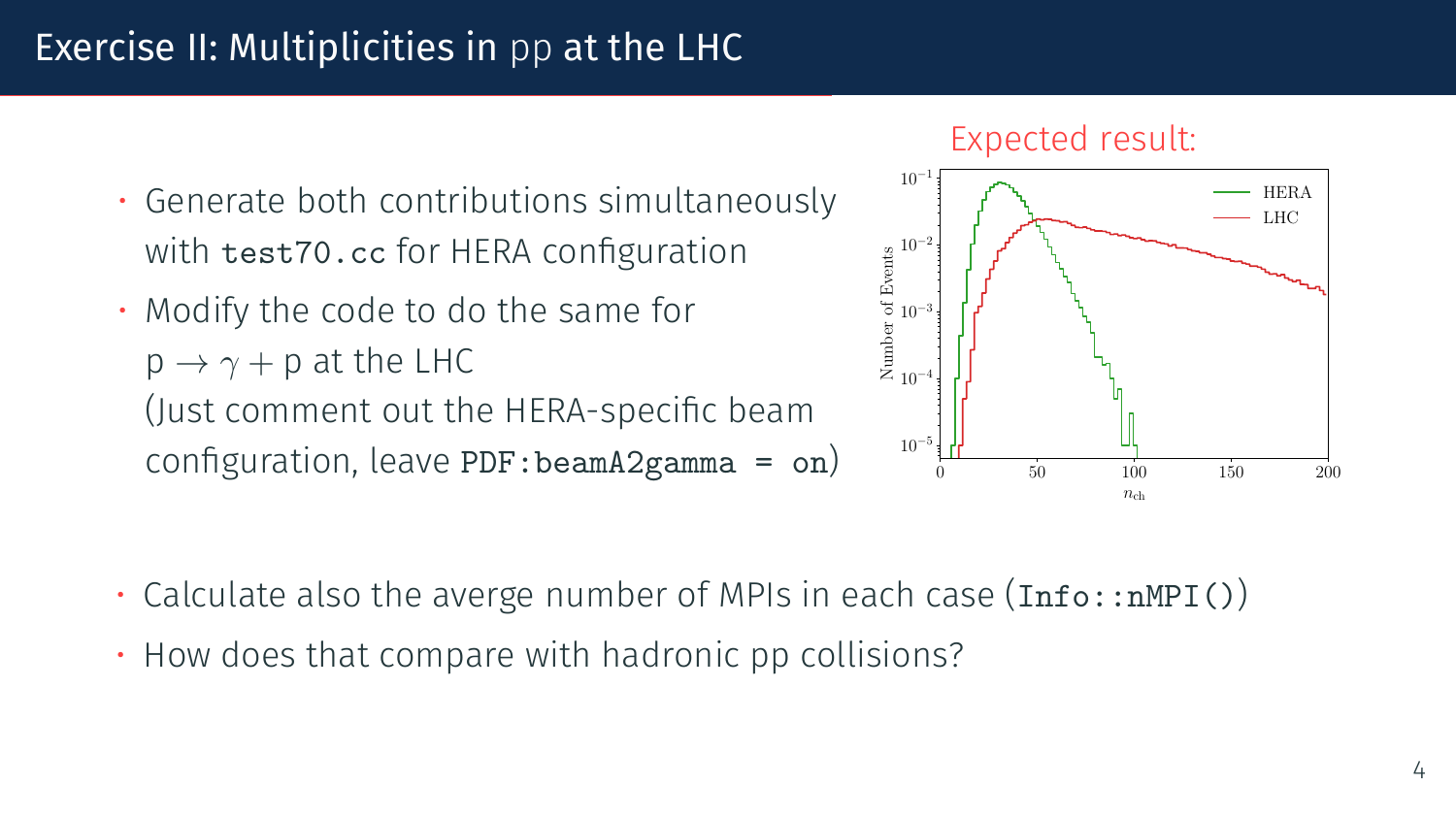### Exercise IIIa: Heavy-ions at the LHC

- Generate ultraperipheral pPb collisions for the same processes and kinematics as before
	- Construct a Nucleus2gamma object as a PDFPtr, defined in

PartonDistributions.h

- Adjust parameters as described in PDF Selection *→* Photon fluxes *→* Nuclear beams to suit pPb at  $\sqrt{s} = 5.02$  GeV
- Some guidance in example main70.cc
- Calculate the multiplicity distribution and compare to previous results in ep and pp

#### Expected result:

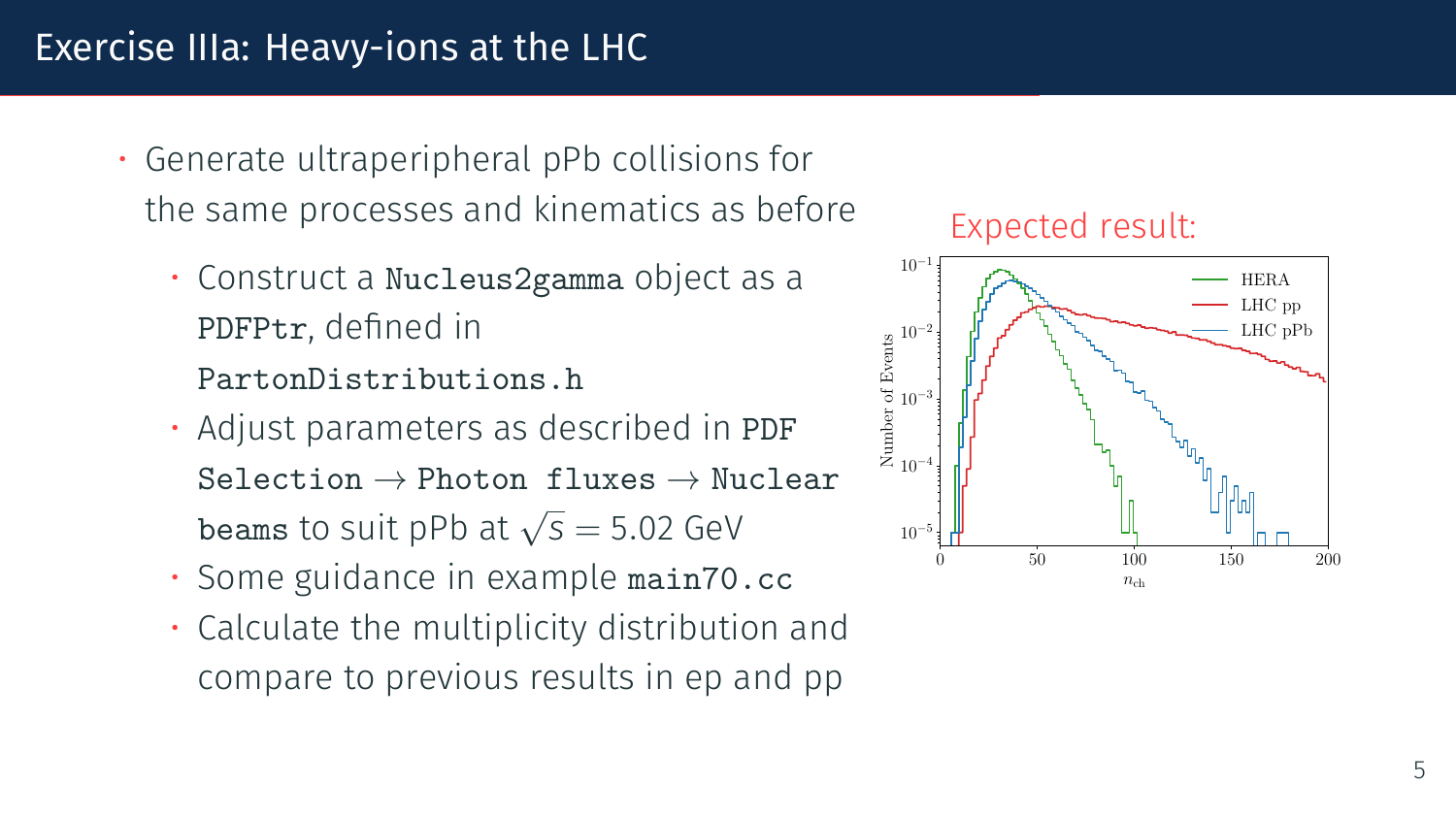### Exercise IIIb: Heavy-ions at the LHC

- Why so much less multiplicity in pPb?
- Study also invariant mass distribution of  $γp$  system (Info::eCMsub())



• Softer photon flux *⇒* lower *γ*p collision energy *⇒* less multiplicity